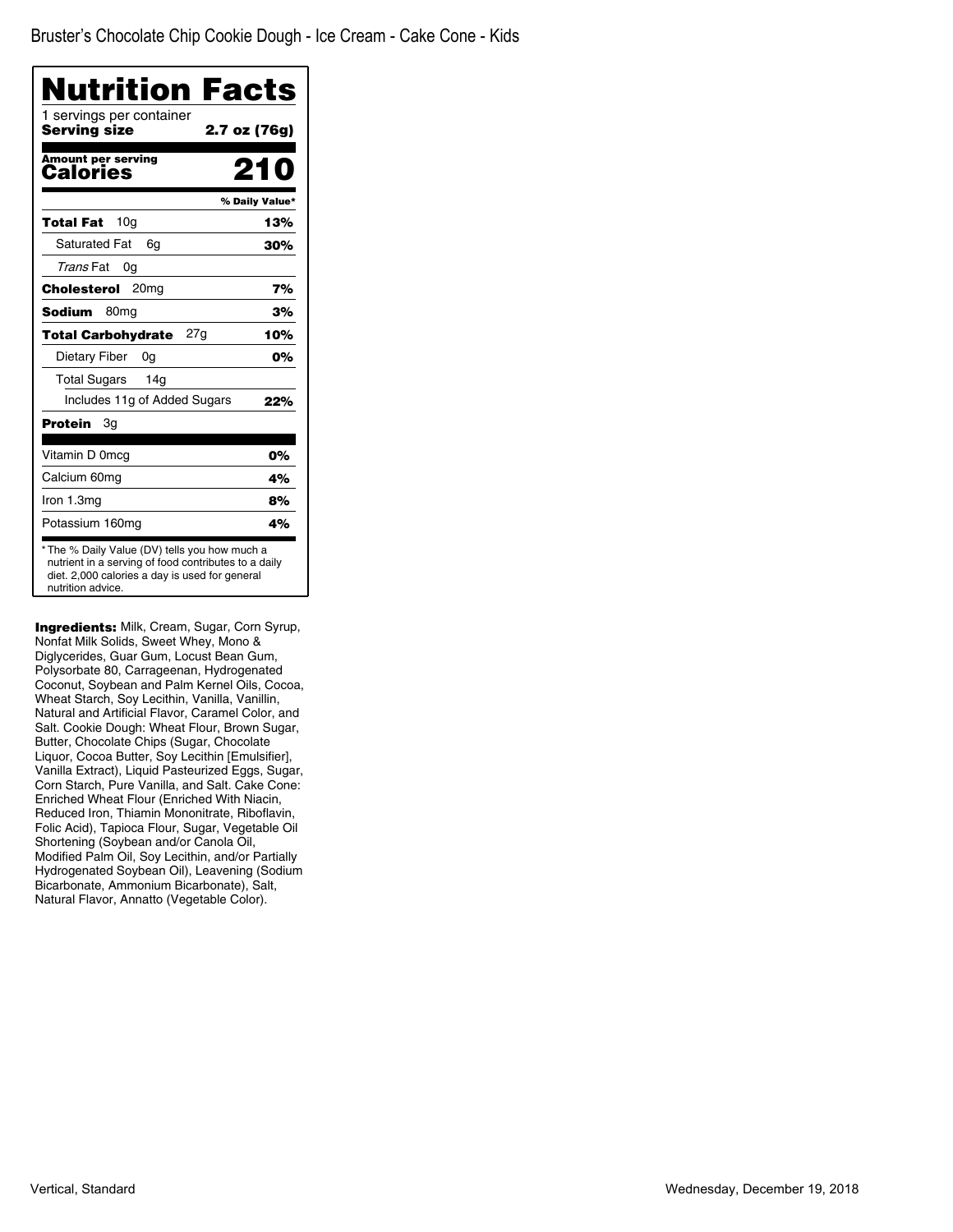| Nutrition Facts                          |                |
|------------------------------------------|----------------|
| 1 servings per container<br>Serving size | 5.2 oz (146g)  |
| <b>Amount per serving</b><br>Calories    | 39             |
|                                          | % Daily Value* |
| 19g<br>Total Fat                         | 24%            |
| <b>Saturated Fat</b><br>11a              | 55%            |
| Trans Fat<br>0g                          |                |
| 45mg<br>Cholesterol                      | 15%            |
| Sodium<br>150 <sub>mg</sub>              | 7%             |
| 50q<br><b>Total Carbohydrate</b>         | 18%            |
| Dietary Fiber<br><1a                     | 4%             |
| <b>Total Sugars</b><br>28g               |                |
| Includes 23g of Added Sugars             | 46%            |
| Protein<br>5g                            |                |
| Vitamin D 0mcg                           | 0%             |
| Calcium 110mg                            | 8%             |
| Iron 2mg                                 | 10%            |
| Potassium 320mg                          | 6%             |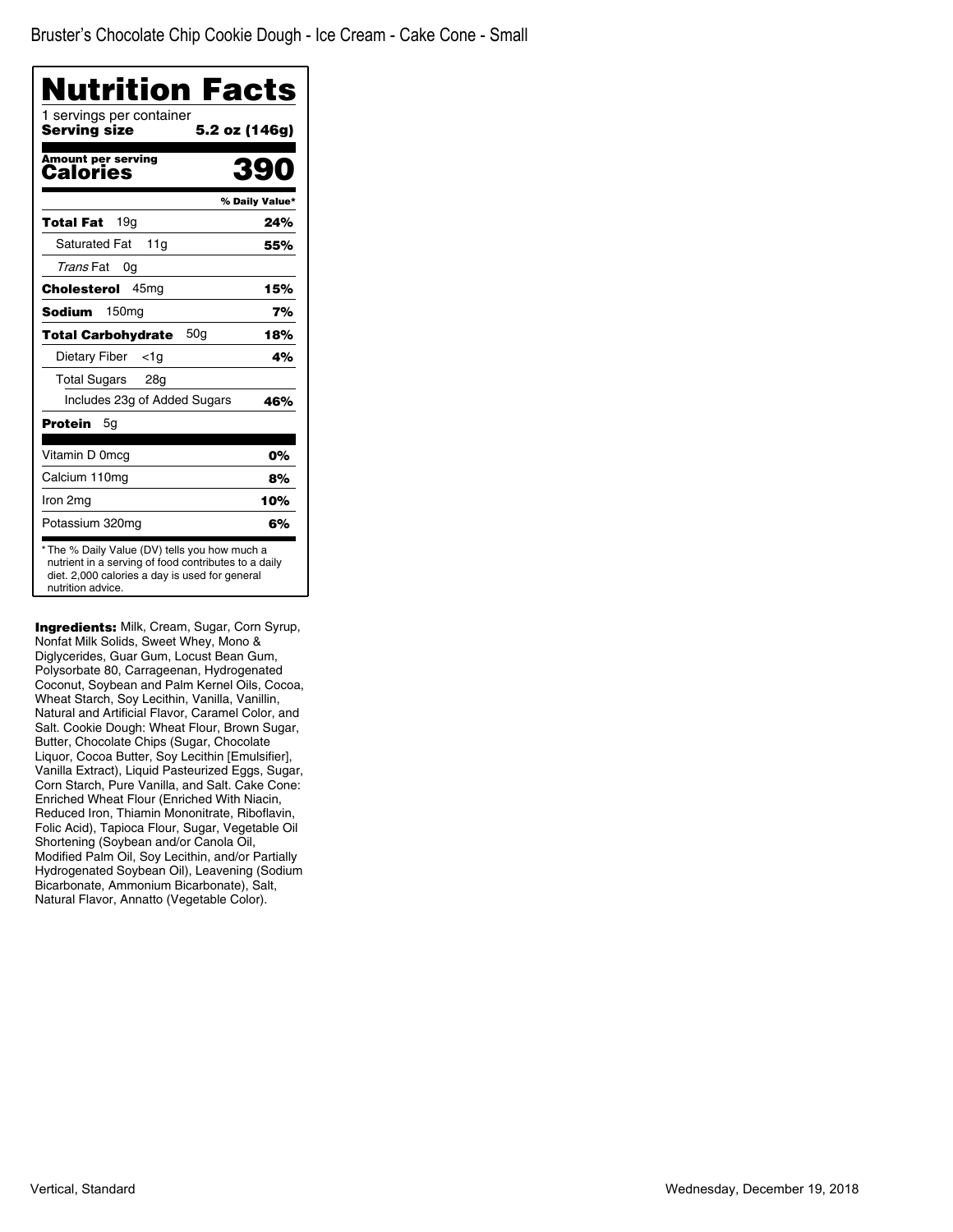| Nutrition Facts                                                                                                                                                              |                |
|------------------------------------------------------------------------------------------------------------------------------------------------------------------------------|----------------|
| 1 servings per container<br>Serving size<br>7.7 oz (216g)                                                                                                                    |                |
| <b>Amount per serving</b><br>Calories                                                                                                                                        | 580            |
|                                                                                                                                                                              | % Daily Value* |
| <b>Total Fat</b><br>29q                                                                                                                                                      | 37%            |
| <b>Saturated Fat</b><br>17q                                                                                                                                                  | 85%            |
| Trans Fat<br>0g                                                                                                                                                              |                |
| 65 <sub>mg</sub><br>Cholesterol                                                                                                                                              | 22%            |
| Sodium<br>220 <sub>mg</sub>                                                                                                                                                  | 10%            |
| <b>Total Carbohydrate</b><br>72a                                                                                                                                             | 26%            |
| Dietary Fiber<br><1a                                                                                                                                                         | 4%             |
| <b>Total Sugars</b><br>43g                                                                                                                                                   |                |
| Includes 34g of Added Sugars                                                                                                                                                 | 68%            |
| Protein<br>8g                                                                                                                                                                |                |
| Vitamin D 0mcg                                                                                                                                                               | 0%             |
| Calcium 170mg                                                                                                                                                                | 15%            |
| Iron 3mg                                                                                                                                                                     | 15%            |
| Potassium 480mg                                                                                                                                                              | 10%            |
| * The % Daily Value (DV) tells you how much a<br>nutrient in a serving of food contributes to a daily<br>diet. 2,000 calories a day is used for general<br>nutrition advice. |                |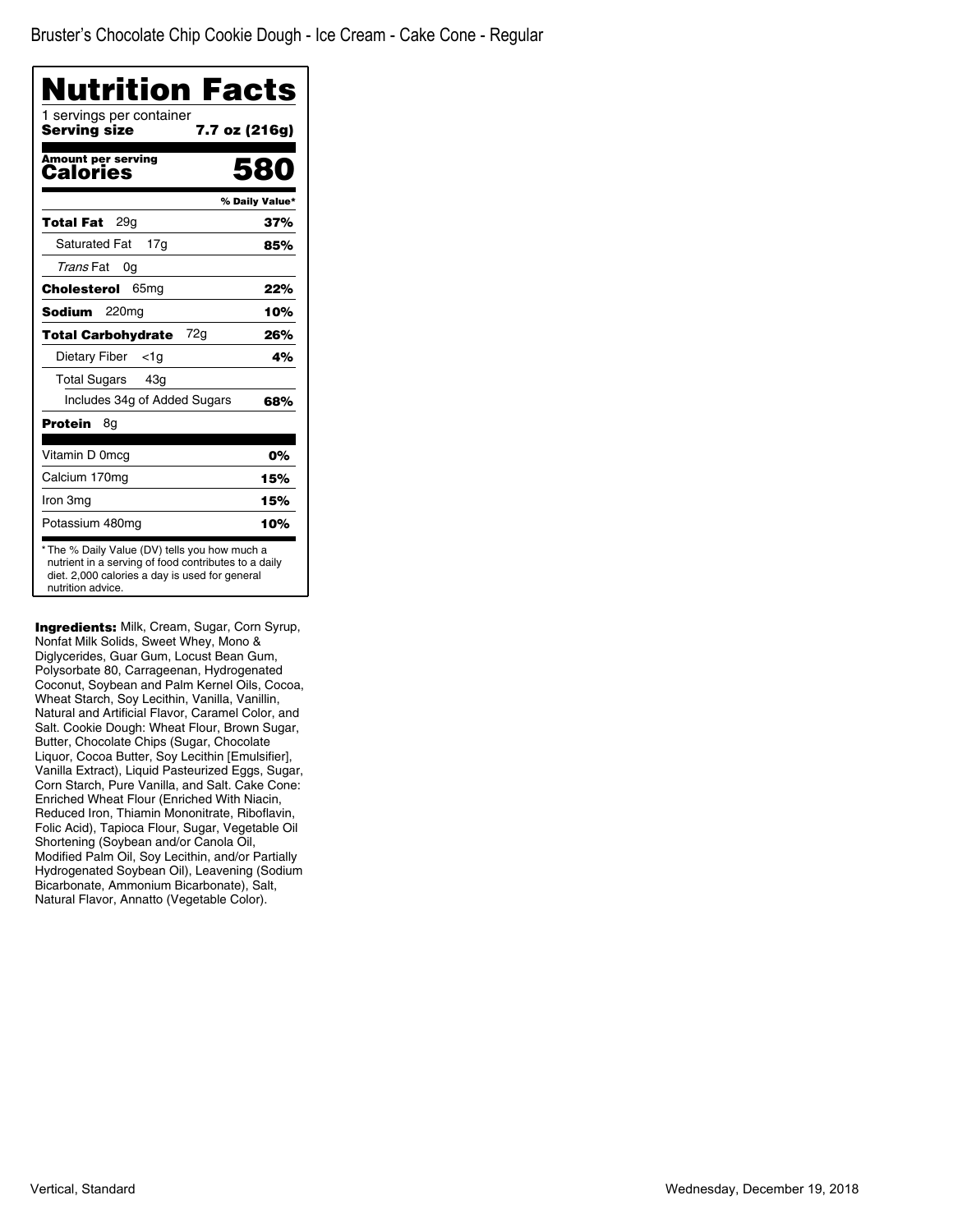|                                          | Nutrition Facts |
|------------------------------------------|-----------------|
| 1 servings per container<br>Serving size | 10.2 oz (286g)  |
| Amount per serving<br>Calories           | 760             |
|                                          | % Daily Value*  |
| <b>Total Fat</b><br>38q                  | 49%             |
| <b>Saturated Fat</b><br>22g              | 110%            |
| Trans Fat<br>0g                          |                 |
| Cholesterol<br>85 <sub>mg</sub>          | 28%             |
| <b>Sodium</b><br>290mg                   | 13%             |
| 94a<br>Total Carbohydrate                | 34%             |
| Dietary Fiber<br>1g                      | 4%              |
| <b>Total Sugars</b><br>57 <sub>q</sub>   |                 |
| Includes 46g of Added Sugars             | 92%             |
| <b>Protein</b><br>10g                    |                 |
| Vitamin D 0mcg                           | 2%              |
| Calcium 230mg                            | 20%             |
| Iron 4mg                                 | 20%             |
| Potassium 630mg                          | 15%             |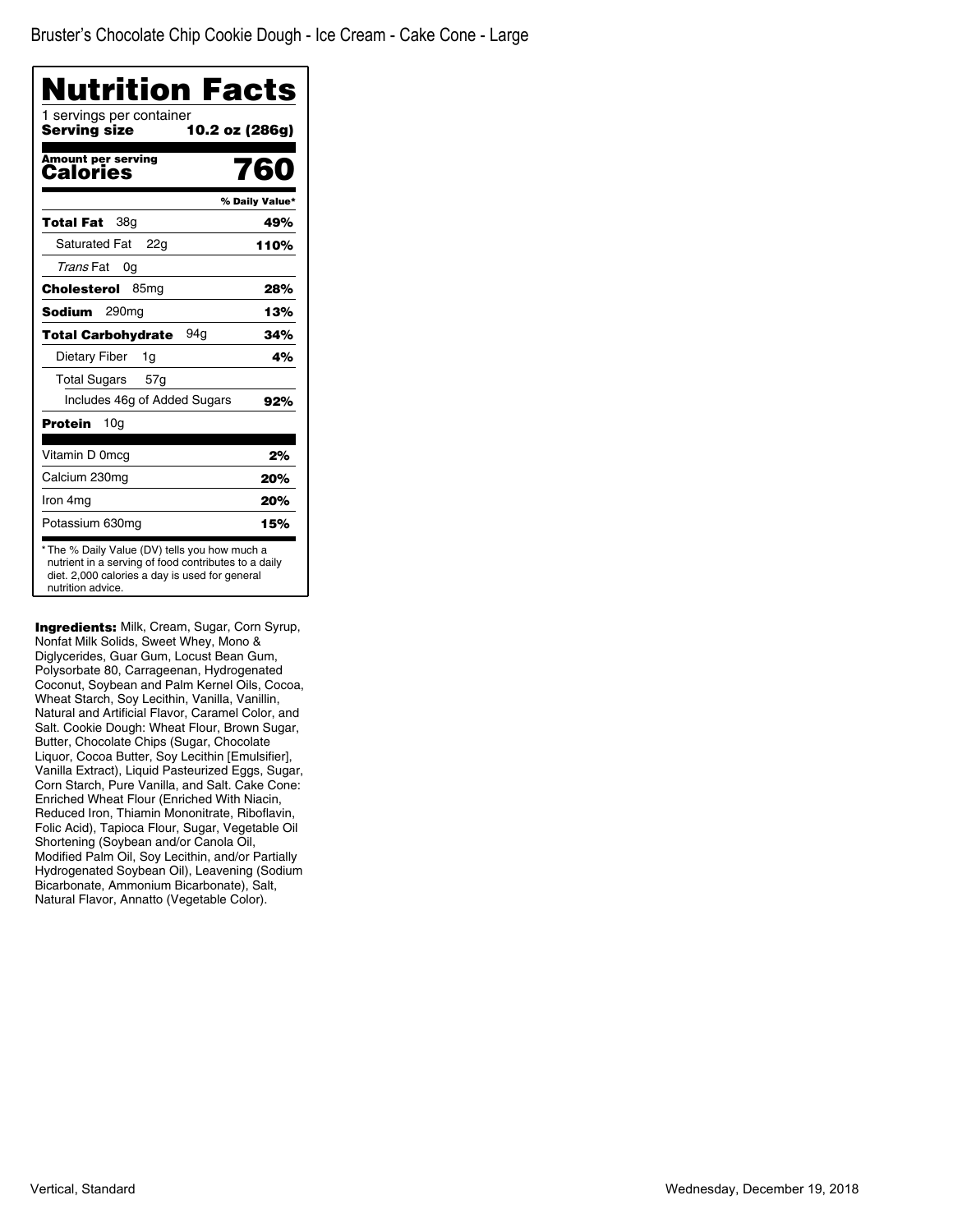| Nutrition Facts                                                                                                                                                              |                |
|------------------------------------------------------------------------------------------------------------------------------------------------------------------------------|----------------|
| 1 servings per container<br>Serving size                                                                                                                                     | 2.5 oz (70g)   |
| <b>Amount per serving</b><br>Calories                                                                                                                                        | 190            |
|                                                                                                                                                                              | % Daily Value* |
| 10 <sub>q</sub><br>Total Fat                                                                                                                                                 | 13%            |
| <b>Saturated Fat</b><br>6q                                                                                                                                                   | 30%            |
| Trans Fat<br>0g                                                                                                                                                              |                |
| <b>Cholesterol</b><br>20 <sub>mg</sub>                                                                                                                                       | 7%             |
| 70 <sub>mq</sub><br>Sodium                                                                                                                                                   | 3%             |
| <b>Total Carbohydrate</b><br>22g                                                                                                                                             | 8%             |
| Dietary Fiber<br>0g                                                                                                                                                          | 0%             |
| <b>Total Sugars</b><br>14 <sub>g</sub>                                                                                                                                       |                |
| Includes 11g of Added Sugars                                                                                                                                                 | 22%            |
| Protein<br>2g                                                                                                                                                                |                |
| Vitamin D 0mcg                                                                                                                                                               | 0%             |
| Calcium 60mg                                                                                                                                                                 | 4%             |
| Iron 1mg                                                                                                                                                                     | 6%             |
| Potassium 150mg                                                                                                                                                              | 4%             |
| * The % Daily Value (DV) tells you how much a<br>nutrient in a serving of food contributes to a daily<br>diet. 2,000 calories a day is used for general<br>nutrition advice. |                |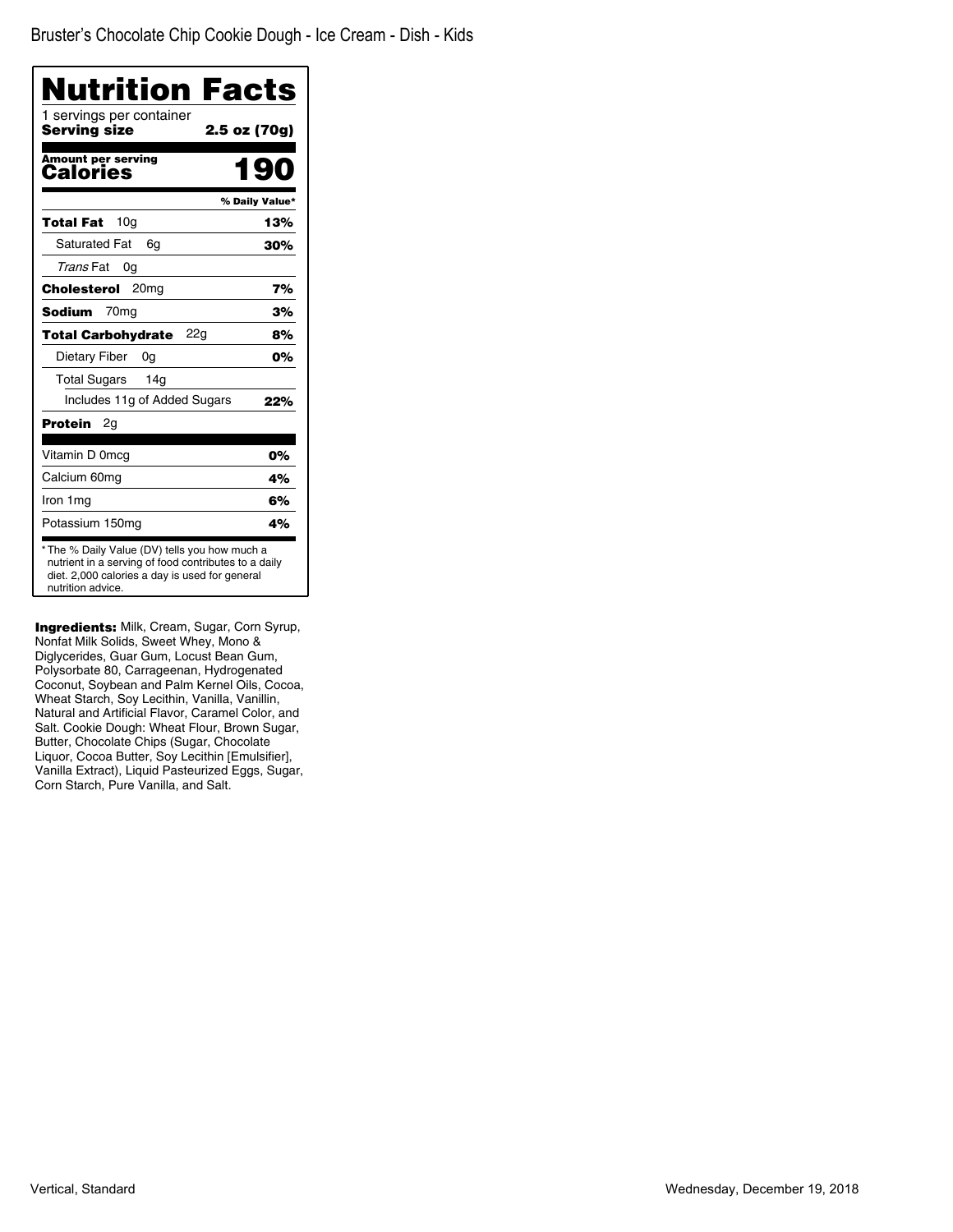| Nutrition Facts<br>1 servings per container |                |
|---------------------------------------------|----------------|
| Serving size                                | 5 oz (140g)    |
| <b>Amount per serving</b><br>Calories       | 370            |
|                                             | % Daily Value* |
| 19 <sub>q</sub><br>Total Fat                | 24%            |
| <b>Saturated Fat</b><br>11g                 | 55%            |
| Trans Fat<br>0a                             |                |
| 45 <sub>mg</sub><br>Cholesterol             | 15%            |
| 140 <sub>mg</sub><br>Sodium                 | 6%             |
| 45g<br><b>Total Carbohydrate</b>            | 16%            |
| Dietary Fiber<br><1a                        | 4%             |
| <b>Total Sugars</b><br>28g                  |                |
| Includes 23g of Added Sugars                | 46%            |
| Protein<br>5g                               |                |
| Vitamin D 0mcg                              | 0%             |
| Calcium 110mg                               | 8%             |
| Iron 2mg                                    | 10%            |
| Potassium 310mg                             | 6%             |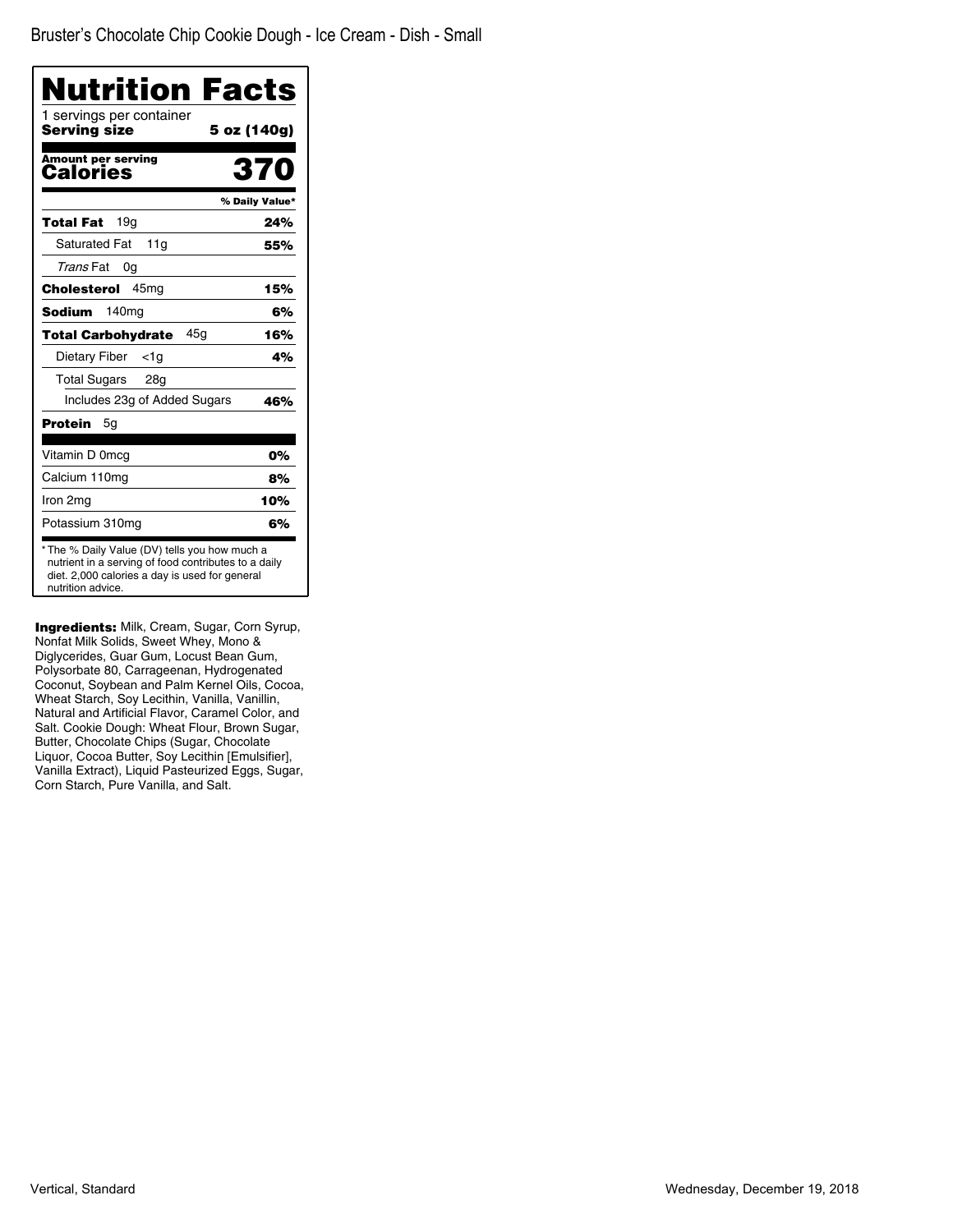| Nutrition Facts<br>1 servings per container                                                                                                                                  |                |
|------------------------------------------------------------------------------------------------------------------------------------------------------------------------------|----------------|
| Serving size<br>7.5 oz (210g)                                                                                                                                                |                |
| Amount per serving<br>Calories                                                                                                                                               | 560            |
|                                                                                                                                                                              | % Daily Value* |
| 29q<br>Total Fat                                                                                                                                                             | 37%            |
| <b>Saturated Fat</b><br>17g                                                                                                                                                  | 85%            |
| Trans Fat<br>0g                                                                                                                                                              |                |
| 65 <sub>mg</sub><br>Cholesterol                                                                                                                                              | 22%            |
| Sodium<br>210 <sub>mg</sub>                                                                                                                                                  | 9%             |
| <b>Total Carbohydrate</b><br>67g                                                                                                                                             | 24%            |
| Dietary Fiber<br><1a                                                                                                                                                         | 4%             |
| <b>Total Sugars</b><br>43g                                                                                                                                                   |                |
| Includes 34g of Added Sugars                                                                                                                                                 | 68%            |
| <b>Protein</b><br>7g                                                                                                                                                         |                |
| Vitamin D 0mcg                                                                                                                                                               | 0%             |
| Calcium 170mg                                                                                                                                                                | 15%            |
| Iron 2.7mg                                                                                                                                                                   | 15%            |
| Potassium 470mg                                                                                                                                                              | 10%            |
| * The % Daily Value (DV) tells you how much a<br>nutrient in a serving of food contributes to a daily<br>diet. 2,000 calories a day is used for general<br>nutrition advice. |                |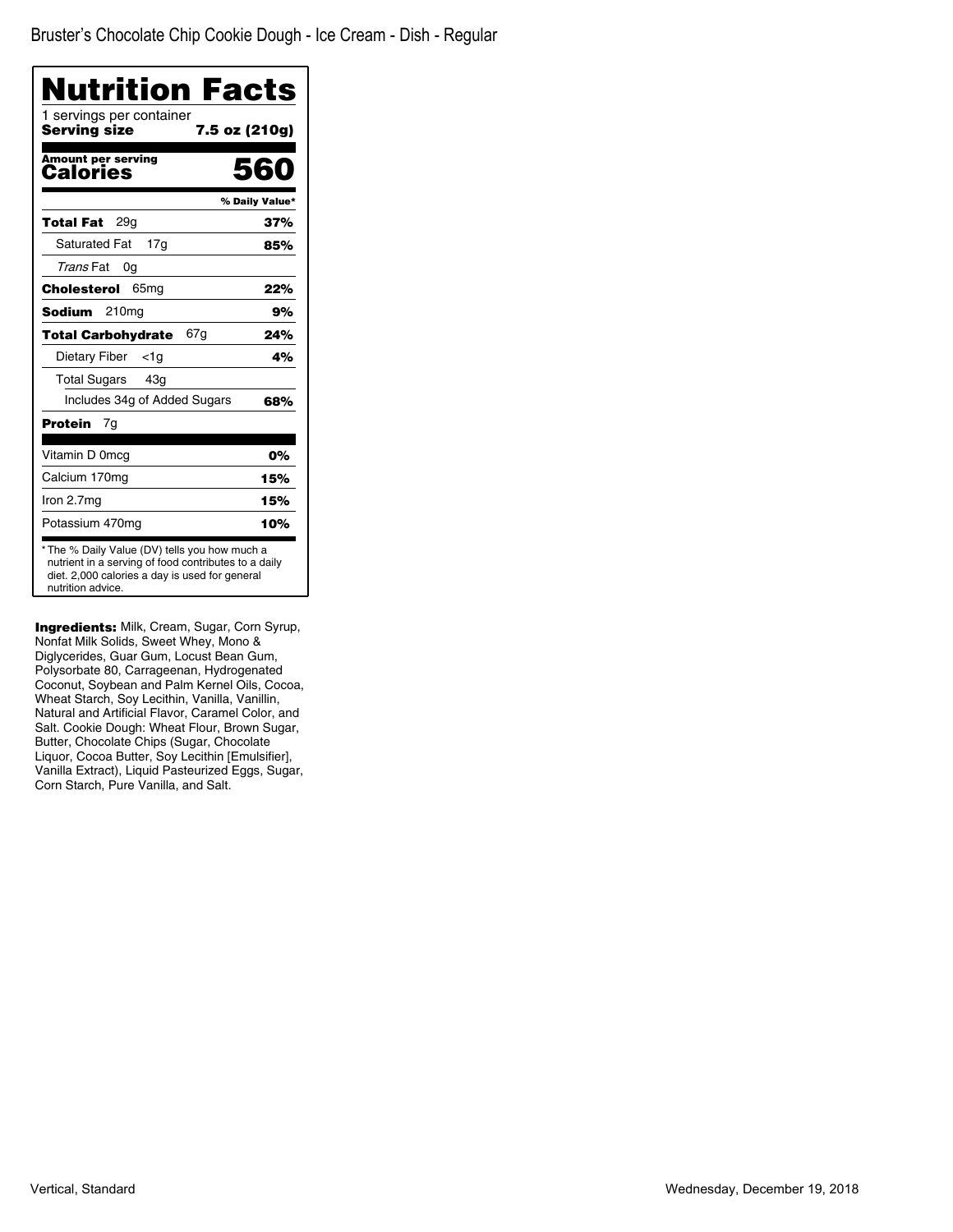| 10 oz (280g)<br>740<br>% Daily Value*<br>49%<br>110%<br>28%<br>12%                                                                                      |
|---------------------------------------------------------------------------------------------------------------------------------------------------------|
|                                                                                                                                                         |
|                                                                                                                                                         |
|                                                                                                                                                         |
|                                                                                                                                                         |
|                                                                                                                                                         |
|                                                                                                                                                         |
|                                                                                                                                                         |
|                                                                                                                                                         |
| 32%                                                                                                                                                     |
| 4%                                                                                                                                                      |
|                                                                                                                                                         |
| 90%                                                                                                                                                     |
|                                                                                                                                                         |
| 2%                                                                                                                                                      |
| 20%                                                                                                                                                     |
| 20%                                                                                                                                                     |
| 15%                                                                                                                                                     |
| * The % Daily Value (DV) tells you how much a<br>nutrient in a serving of food contributes to a daily<br>diet. 2,000 calories a day is used for general |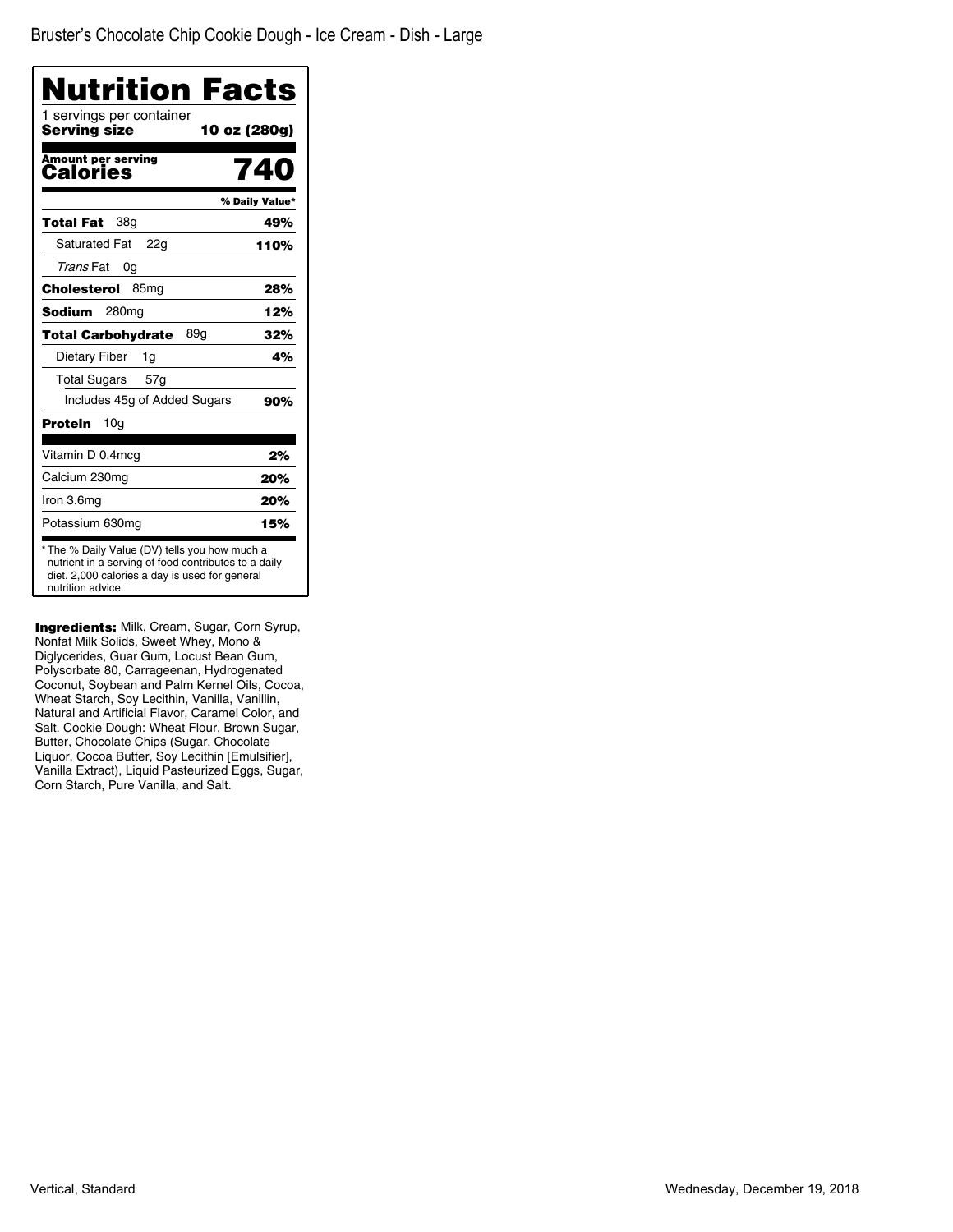| Nutrition Facts                                                                                                                                                             |                |
|-----------------------------------------------------------------------------------------------------------------------------------------------------------------------------|----------------|
| 1 servings per container<br>Serving size                                                                                                                                    | 3 oz (83g)     |
| Amount per serving<br>Calories                                                                                                                                              | ΖЦ             |
|                                                                                                                                                                             | % Daily Value* |
| 10 <sub>q</sub><br><b>Total Fat</b>                                                                                                                                         | 13%            |
| Saturated Fat<br>6g                                                                                                                                                         | 30%            |
| Trans Fat<br>0g                                                                                                                                                             |                |
| 20 <sub>mg</sub><br>Cholesterol                                                                                                                                             | 7%             |
| <b>Sodium</b><br>90 <sub>mq</sub>                                                                                                                                           | 4%             |
| 34a<br><b>Total Carbohydrate</b>                                                                                                                                            | 12%            |
| Dietary Fiber<br>0g                                                                                                                                                         | 0%             |
| <b>Total Sugars</b><br>17a                                                                                                                                                  |                |
| Includes 14g of Added Sugars                                                                                                                                                | 28%            |
| Protein<br>Зg                                                                                                                                                               |                |
| Vitamin D 0mcg                                                                                                                                                              | 0%             |
| Calcium 80mg                                                                                                                                                                | 6%             |
| Iron 1.2mg                                                                                                                                                                  | 6%             |
| Potassium 170mg                                                                                                                                                             | 4%             |
| * The % Daily Value (DV) tells you how much a<br>nutrient in a serving of food contributes to a daily<br>diet. 2,000 calories a day is used for general<br>nutrition advice |                |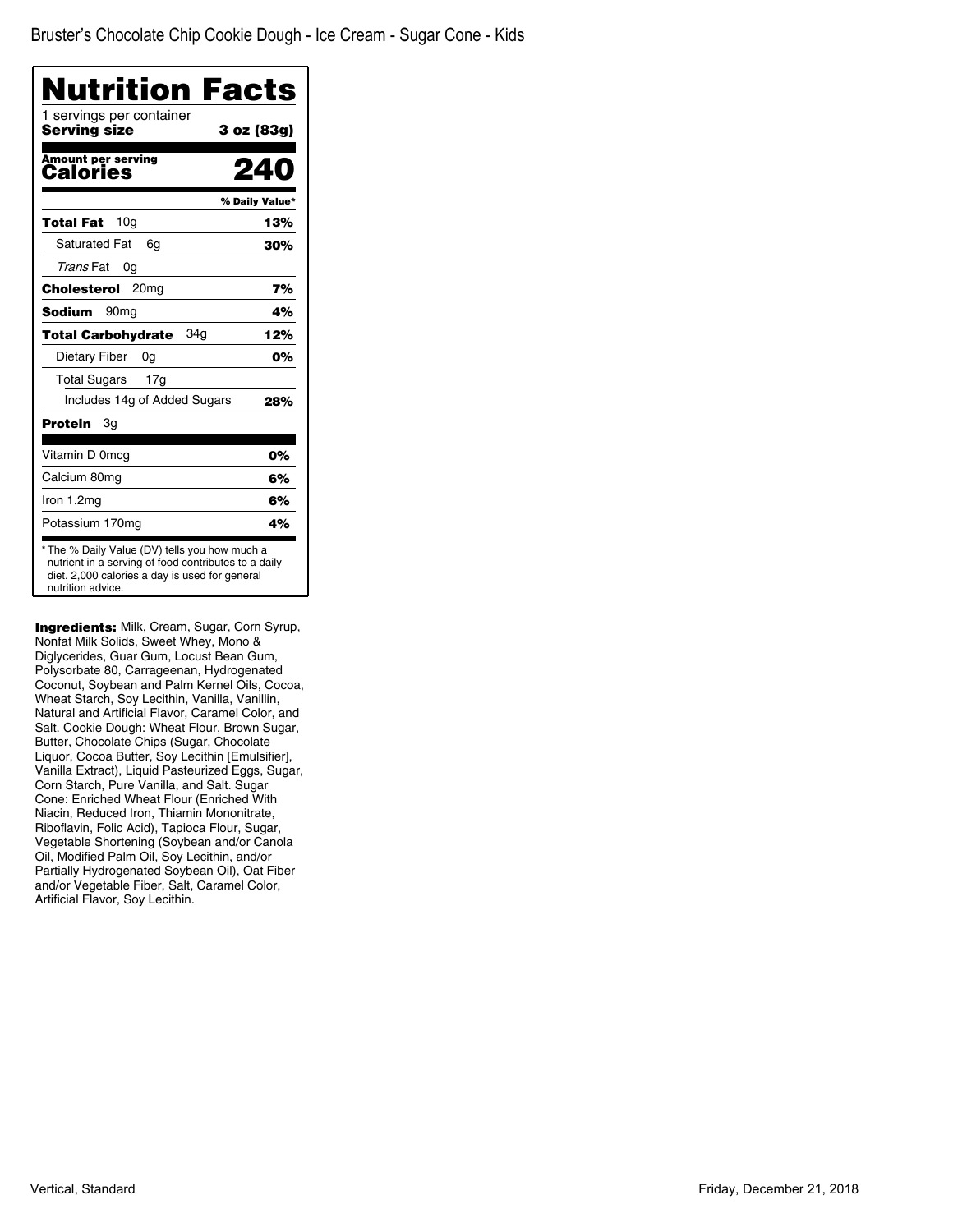| Nutrition Facts<br>1 servings per container<br>Serving size | 5.5 oz (153g)  |
|-------------------------------------------------------------|----------------|
| <b>Amount per serving</b><br>Calories                       | 42             |
|                                                             | % Daily Value* |
| 19q<br><b>Total Fat</b>                                     | 24%            |
| <b>Saturated Fat</b><br>11g                                 | 55%            |
| Trans Fat<br>0g                                             |                |
| 45 <sub>mq</sub><br>Cholesterol                             | 15%            |
| <b>Sodium</b><br>160 <sub>mg</sub>                          | 7%             |
| 57g<br><b>Total Carbohydrate</b>                            | 21%            |
| Dietary Fiber<br><1a                                        | 4%             |
| Total Sugars<br>31g                                         |                |
| Includes 26g of Added Sugars                                | 52%            |
| <b>Protein</b><br>5g                                        |                |
| Vitamin D 0mcg                                              | 0%             |
| Calcium 130mg                                               | 10%            |
| Iron 2mg                                                    | 10%            |
| Potassium 330mg                                             | 8%             |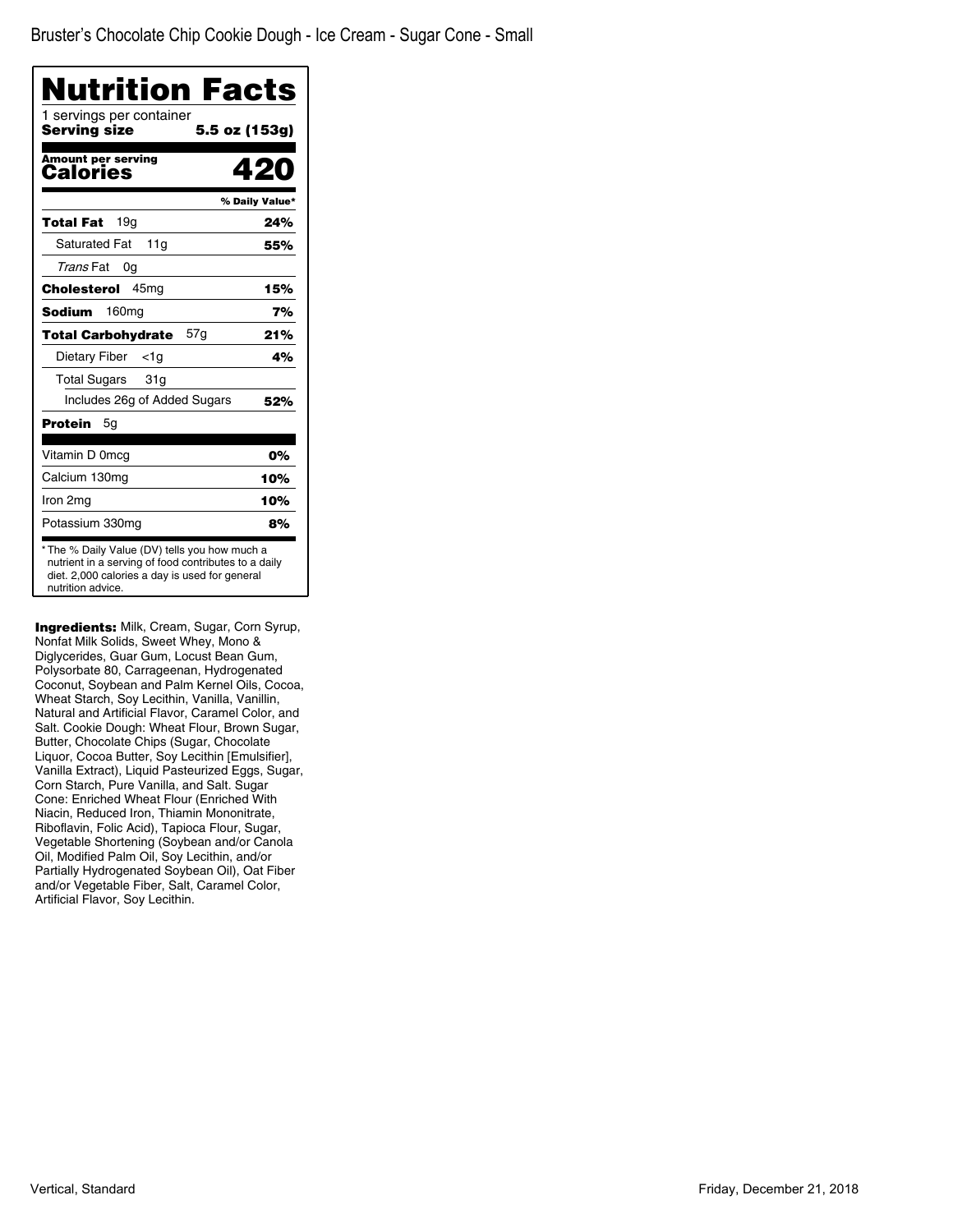| Nutrition Facts                                 |                |
|-------------------------------------------------|----------------|
| 1 servings per container<br><b>Serving size</b> | 8 oz (223g)    |
| Amount per serving<br>Calories                  | 610            |
|                                                 | % Daily Value* |
| 29a<br>Total Fat                                | 37%            |
| <b>Saturated Fat</b><br>17g                     | 85%            |
| Trans Fat<br>0g                                 |                |
| Cholesterol<br>65 <sub>mg</sub>                 | 22%            |
| Sodium<br>230mg                                 | 10%            |
| 79g<br><b>Total Carbohydrate</b>                | 29%            |
| Dietary Fiber<br><1a                            | 4%             |
| <b>Total Sugars</b><br>46a                      |                |
| Includes 37g of Added Sugars                    | 74%            |
| Protein<br>8g                                   |                |
| Vitamin D 0mcg                                  | 0%             |
| Calcium 190mg                                   | 15%            |
| Iron 3mg                                        | 15%            |
| Potassium 490mg                                 | 10%            |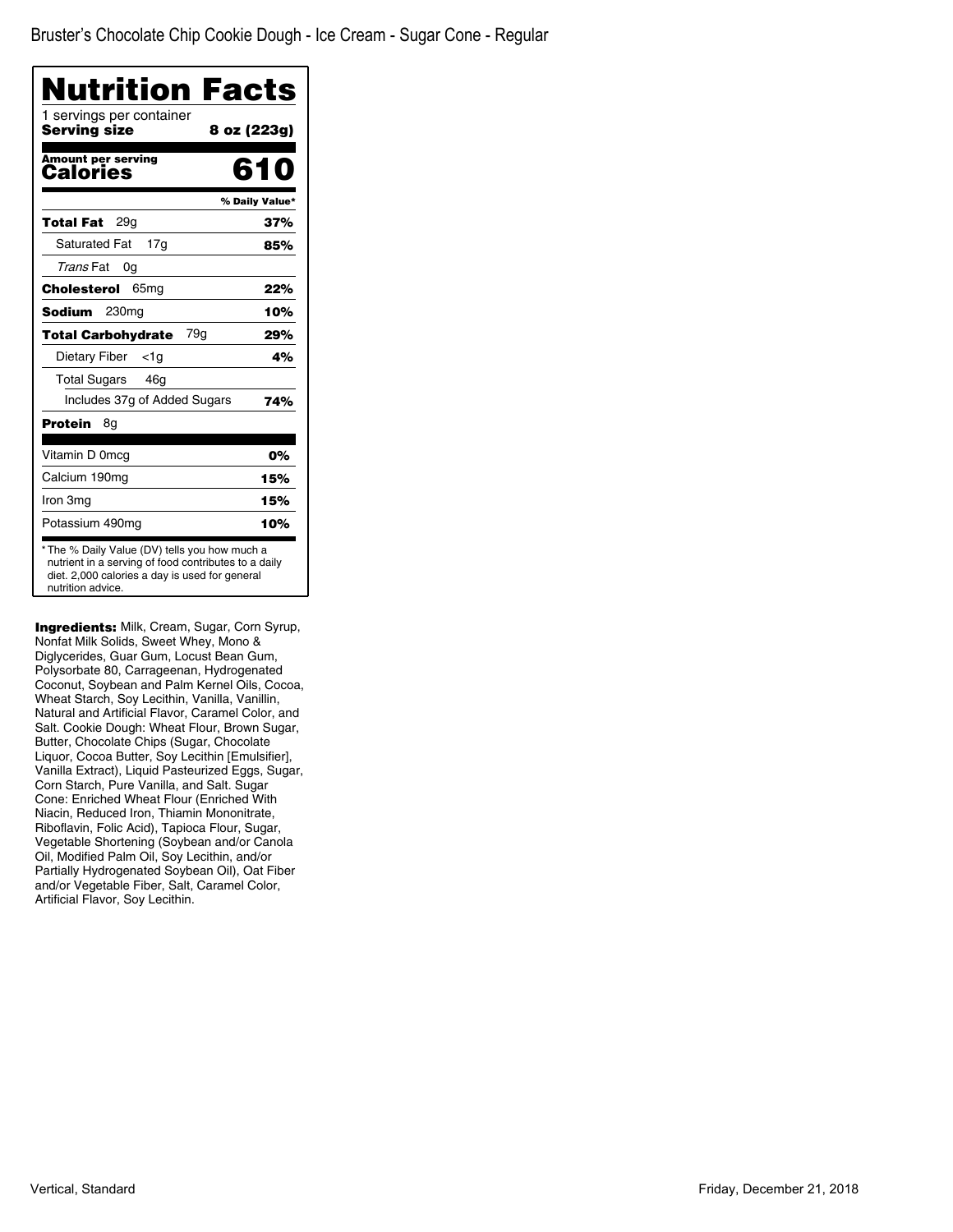| Nutrition Facts                               |                |
|-----------------------------------------------|----------------|
| 1 servings per container<br>Serving size      | 10.5 oz (293g) |
| <b>Amount per serving</b><br><b>Calories</b>  | 790            |
|                                               | % Daily Value* |
| Total Fat<br>39g                              | 50%            |
| <b>Saturated Fat</b><br>22a                   | 110%           |
| Trans Fat<br>0g                               |                |
| Cholesterol<br>85 <sub>mg</sub>               | 28%            |
| Sodium<br>300 <sub>mq</sub>                   | 13%            |
| 101 <sub>g</sub><br><b>Total Carbohydrate</b> | 37%            |
| Dietary Fiber<br>1g                           | 4%             |
| <b>Total Sugars</b><br>60 <sub>q</sub>        |                |
| Includes 48g of Added Sugars                  | 96%            |
| 10 <sub>q</sub><br>Protein                    |                |
| Vitamin D 0.4mcg                              | 2%             |
| Calcium 250mg                                 | 20%            |
| Iron 4mg                                      | 20%            |
| Potassium 640mg                               | 15%            |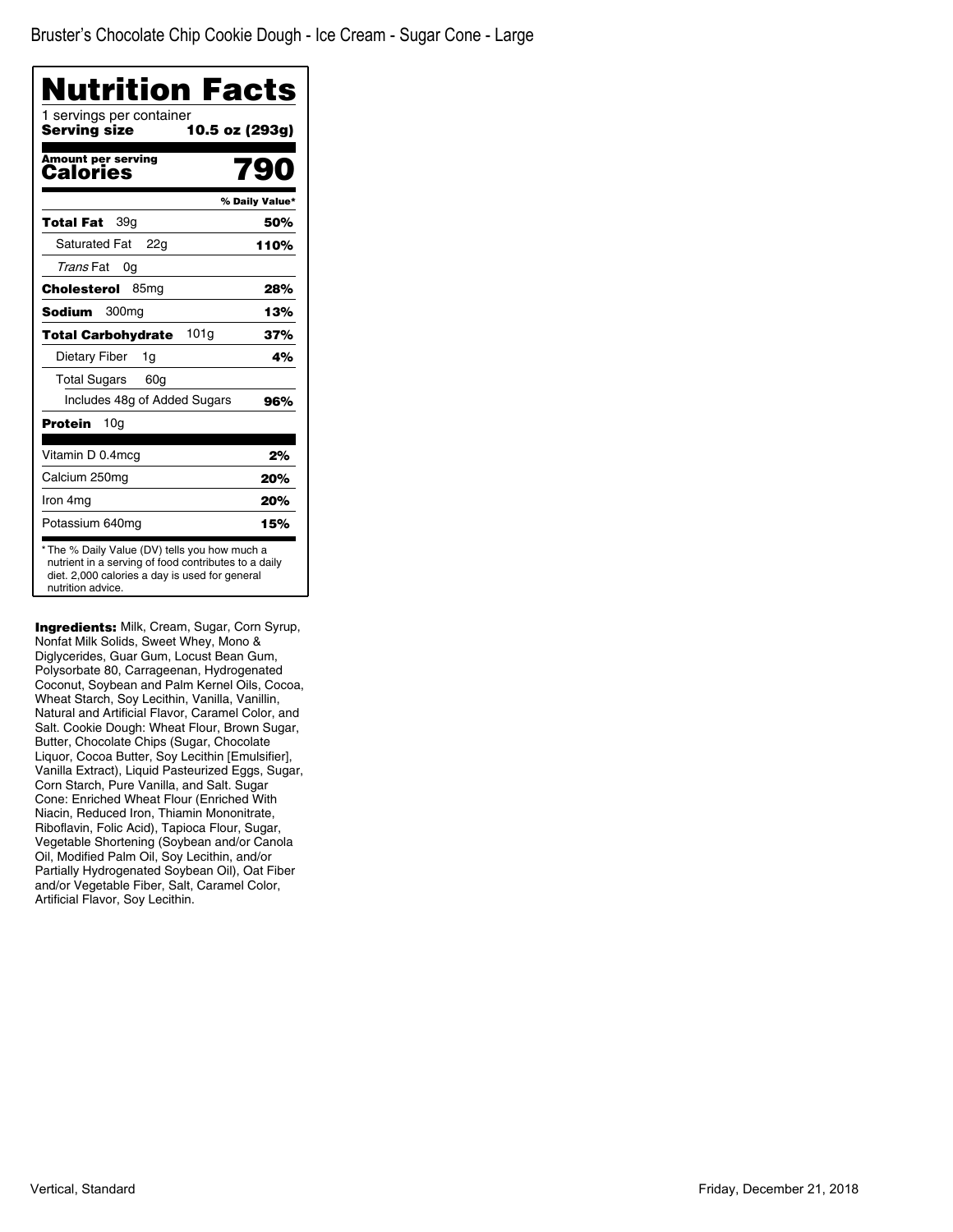| Nutrition Facts<br>1 servings per container |                |
|---------------------------------------------|----------------|
| Serving size<br>3.6 oz (100g)               |                |
| <b>Amount per serving</b><br>Calories       | 35             |
|                                             | % Daily Value* |
| 13a<br>Total Fat                            | 17%            |
| <b>Saturated Fat</b><br>6g                  | 30%            |
| Trans Fat<br>0g                             |                |
| Cholesterol<br>30 <sub>mg</sub>             | 10%            |
| Sodium<br>70 <sub>mq</sub>                  | 3%             |
| 45g<br><b>Total Carbohydrate</b>            | 16%            |
| Dietary Fiber<br>0g                         | 0%             |
| Total Sugars 24g                            |                |
| Includes 22g of Added Sugars                | 44%            |
| Protein<br>4g                               |                |
| Vitamin D 0mcg                              | 0%             |
| Calcium 60mg                                | 4%             |
| Iron $1.5mg$                                | 8%             |
| Potassium 160mg                             | 4%             |

Ingredients: Milk, Cream, Sugar, Corn Syrup, Nonfat Milk Solids, Sweet Whey, Mono & Diglycerides, Guar Gum, Locust Bean Gum, Polysorbate 80, Carrageenan, Hydrogenated Coconut, Soybean and Palm Kernel Oils, Cocoa, Wheat Starch, Soy Lecithin, Vanilla, Vanillin, Natural and Artificial Flavor, Caramel Color, and Salt. Cookie Dough: Wheat Flour, Brown Sugar, Butter, Chocolate Chips (Sugar, Chocolate Liquor, Cocoa Butter, Soy Lecithin [Emulsifier], Vanilla Extract), Liquid Pasteurized Eggs, Sugar, Corn Starch, Pure Vanilla, and Salt. Waffle Cone: Enriched Bleached Wheat Flour (Enriched With Niacin, Reduced Iron, Thiamin Mononitrate, Riboflavin, Folic Acid), Sugar, Vegetable Shortening (Partially Hydrogenated Soybean and Cottonseed Oils), Whole Egg, Artificial Flavor (Including Maltodextrin, Modified Cornstarch, Butter, Buttermilk), Dextrose, Soy Lecithin, Artificial Vanilla Flavor.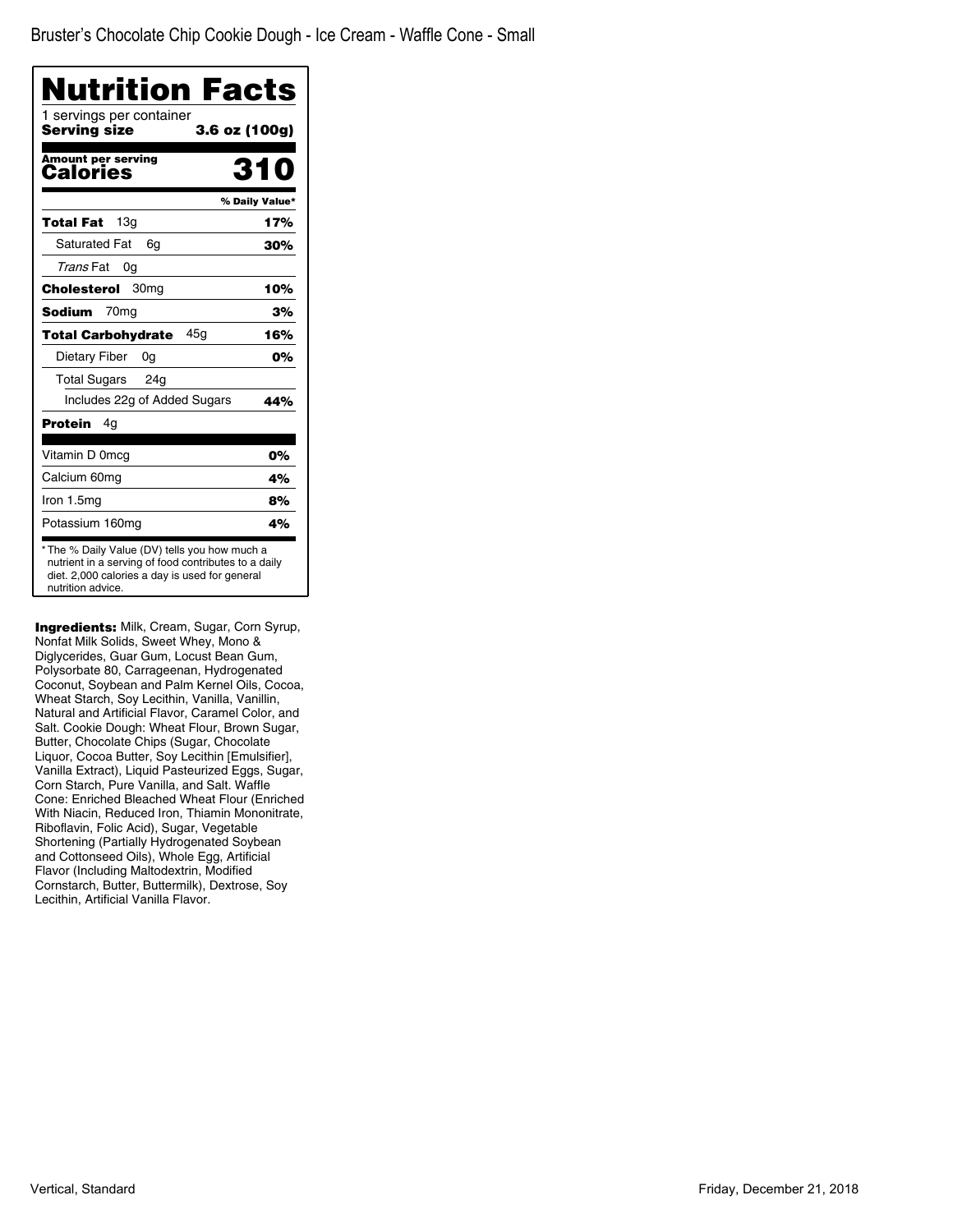| <b>Nutrition Facts</b>                   |                |
|------------------------------------------|----------------|
| 1 servings per container<br>Serving size | 5.5 oz (170g)  |
| Amount per serving<br>Calories           | 500            |
|                                          | % Daily Value* |
| 22g<br>Total Fat                         | 28%            |
| <b>Saturated Fat</b><br>12 <sub>q</sub>  | 60%            |
| Trans Fat<br>0g                          |                |
| 50 <sub>mg</sub><br>Cholesterol          | 17%            |
| Sodium<br>140 <sub>mg</sub>              | 6%             |
| 68a<br><b>Total Carbohydrate</b>         | 25%            |
| Dietary Fiber<br>$<$ 1g                  | 4%             |
| <b>Total Sugars</b><br>39g               |                |
| Includes 33g of Added Sugars             | 66%            |
| Protein<br>6g                            |                |
| Vitamin D 0mcg                           | 0%             |
| Calcium 110mg                            | 8%             |
| Iron 2.4mg                               | 15%            |
| Potassium 310mg                          | 6%             |

Ingredients: Milk, Cream, Sugar, Corn Syrup, Nonfat Milk Solids, Sweet Whey, Mono & Diglycerides, Guar Gum, Locust Bean Gum, Polysorbate 80, Carrageenan, Hydrogenated Coconut, Soybean and Palm Kernel Oils, Cocoa, Wheat Starch, Soy Lecithin, Vanilla, Vanillin, Natural and Artificial Flavor, Caramel Color, and Salt. Cookie Dough: Wheat Flour, Brown Sugar, Butter, Chocolate Chips (Sugar, Chocolate Liquor, Cocoa Butter, Soy Lecithin [Emulsifier], Vanilla Extract), Liquid Pasteurized Eggs, Sugar, Corn Starch, Pure Vanilla, and Salt. Waffle Cone: Enriched Bleached Wheat Flour (Enriched With Niacin, Reduced Iron, Thiamin Mononitrate, Riboflavin, Folic Acid), Sugar, Vegetable Shortening (Partially Hydrogenated Soybean and Cottonseed Oils), Whole Egg, Artificial Flavor (Including Maltodextrin, Modified Cornstarch, Butter, Buttermilk), Dextrose, Soy Lecithin, Artificial Vanilla Flavor.